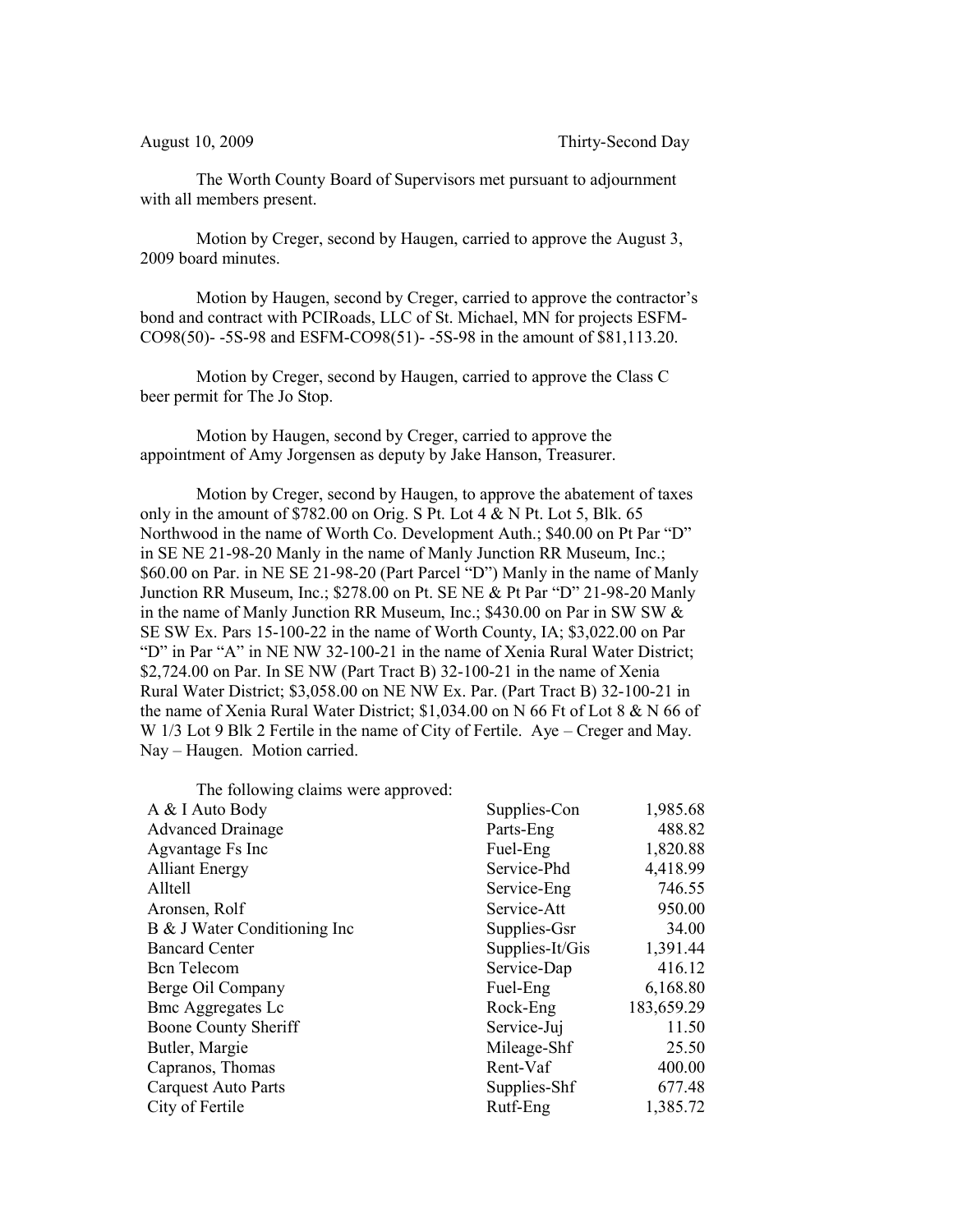| City of Grafton                | Rutf-Eng                 | 539.58    |
|--------------------------------|--------------------------|-----------|
| City of Hanlontown             | Rutf-Eng                 | 278.94    |
| City of Joice                  | Service                  | 728.51    |
| City of Kensett                | Service-Eng              | 382.64    |
| City of Manly                  | Service-Eng              | 24.80     |
| City of Northwood              | Service-Con              | 272.44    |
| City Shoe                      | Supplies-Con             | 460.05    |
| Creger, Jeffrey                | Mileage-Sup              | 116.28    |
| Crysteel Truck Equipment       | Supplies-Con             | 399.00    |
| Curtis, Heather                | Mileage-Mha              | 41.82     |
| Dave Syverson Ford Truck       | Parts-Eng                | 140.75    |
| Dick's Place                   | Service-Eng              | 200.00    |
| Duncan Heights Inc             | Service-Mha              | 4,174.20  |
| Falkstone Llc                  | Supplies-Con             | 797.31    |
| <b>Fallgatter's Market</b>     | Supplies-Con             | 159.43    |
| Farm & Home Publishers         | Supplies-Gsr             | 1,724.00  |
| Ferden, Eugene                 | Meeting-Vaf              | 72.44     |
| Ferley, Paul                   | Meeting-Vaf              | 50.00     |
| Fisher, Jane                   | Mileage-Mha              | 84.15     |
| Graham Tire                    | Supplies-Eng             | 10.94     |
| Green Canopy                   | Service-Con              | 50.00     |
| Greve Law Office               | Copies-Att               | 259.50    |
| Grp & Associates               | Service-Phd              | 26.00     |
| Hackbart, Philip E.            | Meeting-Vaf              | 62.24     |
| Harris, Paula                  | Mileage-Shf              | 144.84    |
| Hawkeye Foodservice Dist       | Supplies-Shf             | 376.08    |
| <b>Heartland Power Coop</b>    | Service-Con              | 118.00    |
| Hendrikson, Joy                | Exp-Wec                  | 295.97    |
| Huber Supply Co                | Supplies-Eng             | 113.27    |
| <b>Iowa Prison Industries</b>  | Supplies-Con             | 132.48    |
| J & J Machining Welding & Fabr | Supplies-Eng             | 2,066.33  |
| Jensen, Bobbie                 | Mileage-Mha              | 121.38    |
| L R Falk Const Co              | Rock-Eng                 | 75,464.61 |
| Lake Mills Motor Sports Inc    | Supplies-Shf             | 194.93    |
| <b>Lawson Products Inc</b>     | Supplies-Eng             | 317.24    |
| Low's Standard                 |                          | 34.35     |
| Marshall & Swift Inc           | Fuel-Asr<br>Supplies-Gsr | 137.59    |
|                                |                          |           |
| Martin Marietta Aggregates     | Rock-Eng<br>Service-Con  | 512.36    |
| Mediacom                       |                          | 159.90    |
| Mireles, Sandra                | Mileage-Mha              | 364.65    |
| Niacog                         | Service-Tra              | 238.68    |
| Niebur, Ellen                  | Mileage-Mha              | 136.68    |
| No IA Juvenile Detention       | Service-Juv              | 240.00    |
| North Country Equipment        | Parts-Eng                | 242.86    |
| North Iowa Sand & Gravel       | Rock-Eng                 | 8,056.00  |
| Northwood Ag Products          | Supplies-Con             | 2,023.00  |
| Northwood Dental Associates    | Service-Shf              | 170.00    |
| Northwood Lumber Co            | Supplies-Con             | 99.94     |
| Northwood Police Department    | Service-Juj              | 15.00     |
| Northwood Sanitation           | Service-Gsr              | 165.00    |